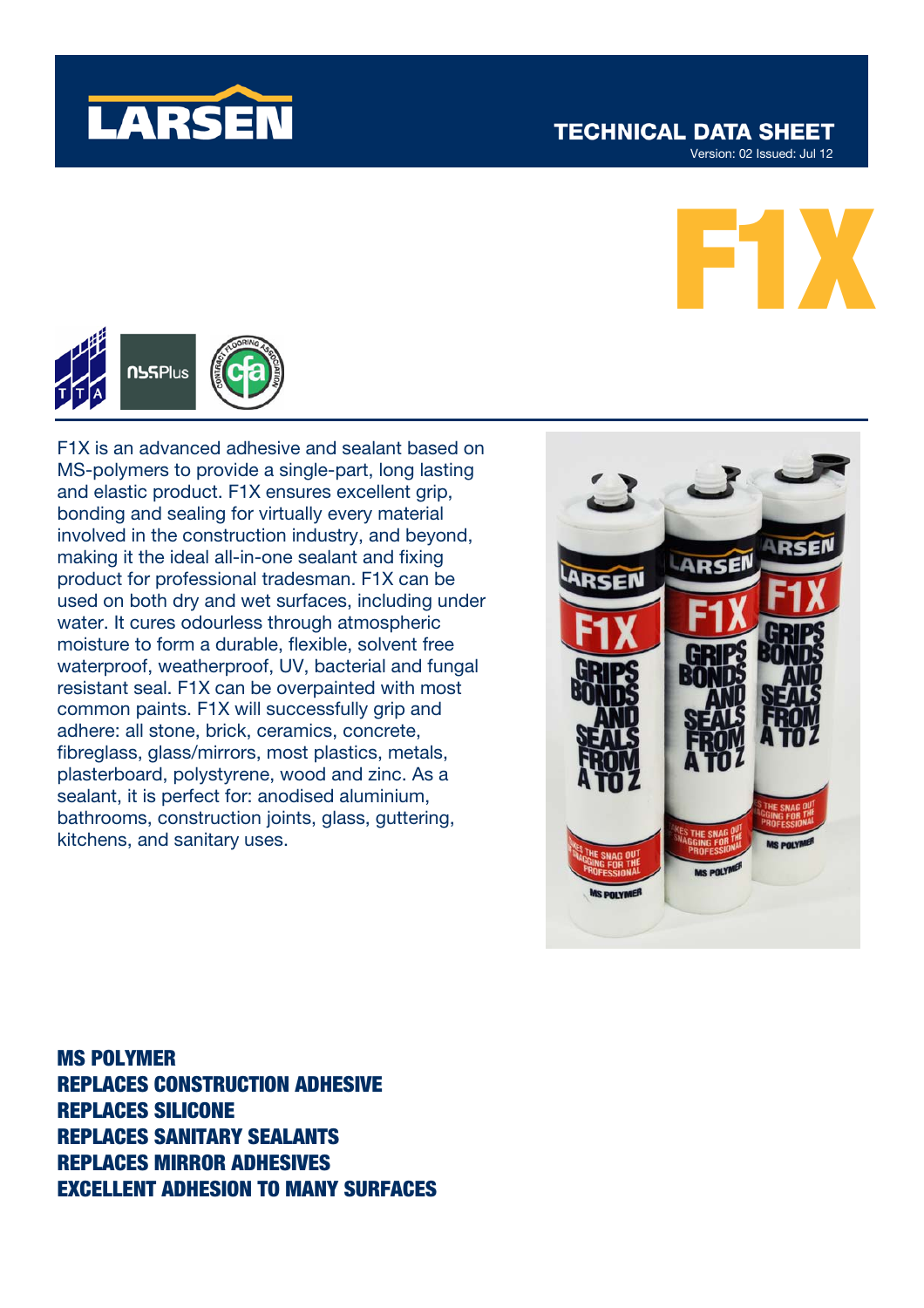

Version: 02 Issued: Jul 12

# TECHNICAL INFORMATION:

| PRODUCT INFORMATION                      |                                                                                                                        |
|------------------------------------------|------------------------------------------------------------------------------------------------------------------------|
| <b>FORM:</b>                             | Paste                                                                                                                  |
| <b>STANDARD COLOUR(S):</b>               | Clear, White, Grey, Black                                                                                              |
| <b>MATERIAL:</b>                         | <b>MS Polymer</b>                                                                                                      |
| <b>HAZARD INFORMATION:</b>               | May produce an allergic reaction - Consult Safety Datasheet before use                                                 |
| <b>CLEANING:</b>                         | Clean tools, equipment etc. using white spirit or similar.<br>Mechanical means are necessary when the product has set. |
| <b>PACKAGING:</b>                        | <b>Standard Silicone Cartridge</b>                                                                                     |
| <b>STORAGE CONDITIONS:</b>               | Store in sealed containers in dry conditions, protected from extremes of<br>temperature                                |
| <b>SHELF LIFE:</b>                       | 12 months in unopened manufacturer's packaging                                                                         |
| <b>APPLICATION INFORMATION</b>           |                                                                                                                        |
| <b>JOINT WIDTH:</b>                      | $3 - 25$ mm                                                                                                            |
| <b>APPLICATION TEMPERATURE:</b>          | +5 $\rm{^{\circ}C}$ to +30 $\rm{^{\circ}C}$                                                                            |
| <b>SKINNING TIME:</b>                    | $10 - 15$ minutes                                                                                                      |
| <b>CURE TIME:</b>                        | 24 -72 hours depending on thickness and site conditions                                                                |
| <b>TEMPERATURE RESISTANCE:</b>           | -40 $\mathrm{^{\circ}C}$ to +90 $\mathrm{^{\circ}C}$                                                                   |
| <b>COVERAGE:</b>                         | Depending on joint dimensions e.g. 6 x 6mm x 8m per tube                                                               |
| <b>TYPICAL PERFORMANCE</b>               |                                                                                                                        |
| <b>SPECIFICATION</b>                     | ISO 11 600 F 25 HM                                                                                                     |
| <b>MOVEMENT</b><br><b>ACCOMMODATION:</b> | $+/- 25%$                                                                                                              |
| <b>HARDNESS:</b>                         | SHORE $A = 60$                                                                                                         |
| <b>ELASTIC MODULUS 100%</b>              | $1.7$ MPa                                                                                                              |
| <b>TENSILE STRENGTH:</b>                 | 2.2 MPa                                                                                                                |
| <b>ELONGATION AT BREAK:</b>              | 250%                                                                                                                   |